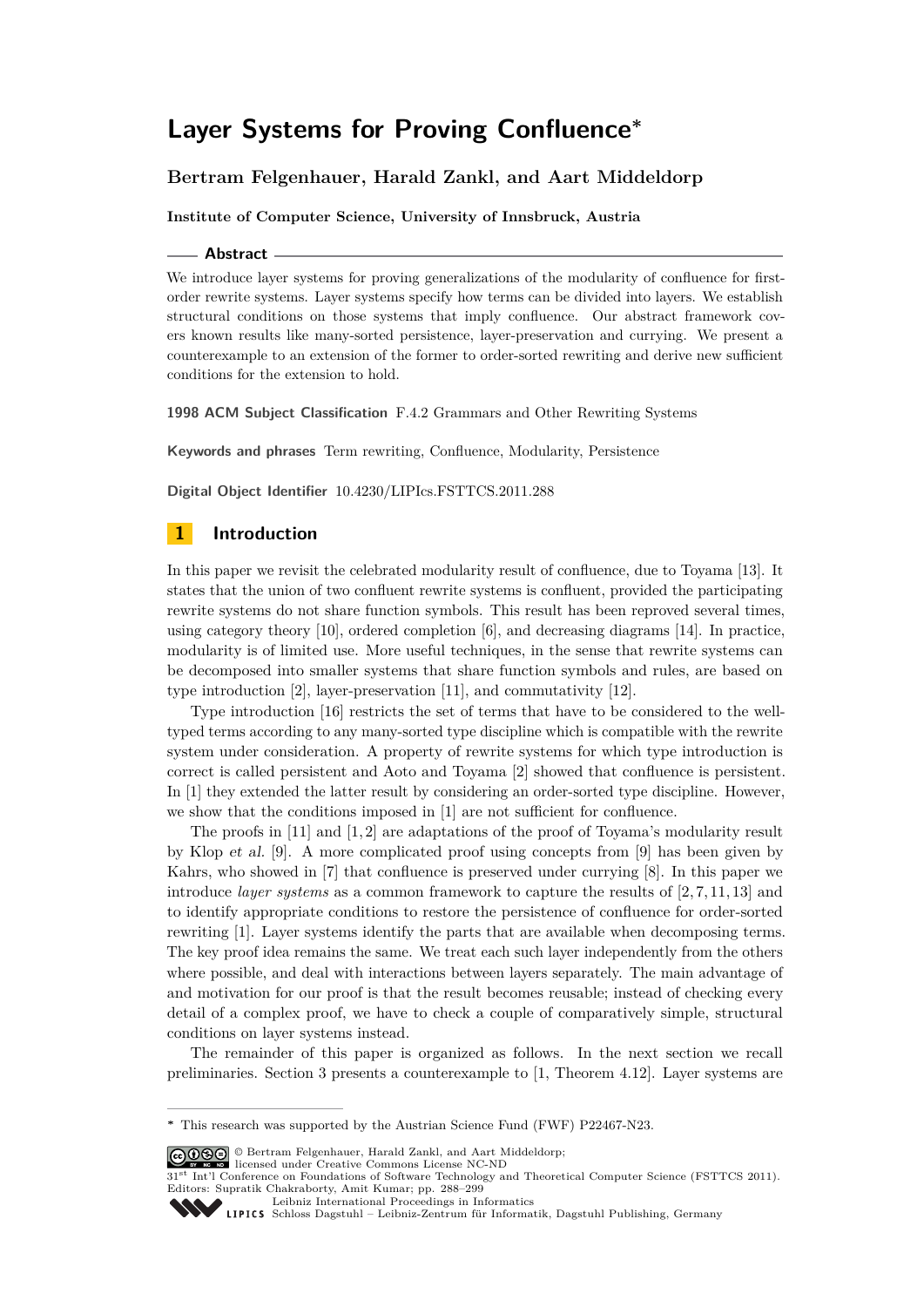introduced in Section [4](#page-2-0) and in Section [5](#page-4-0) we develop conditions that guarantee the confluence of rewrite systems if a compatible layer system exists. In Section [6](#page-8-0) we instantiate the abstract setting to cover the applications mentioned earlier before concluding in Section [7.](#page-10-0) Proofs can be found in an accompanying technical report [\[5\]](#page-11-13) but key lemmata are presented to indicate the overall proof idea.

### **2 Preliminaries**

We assume familiarity with rewriting [\[3\]](#page-11-14). A signature consists of function symbols  $\mathcal F$  and variables V. Each  $f \in \mathcal{F}$  has a fixed arity arity(*f*). We assume that V is infinite. The set of terms over the signature  $\langle \mathcal{F}, \mathcal{V} \rangle$  is denoted by  $\mathcal{T}(\mathcal{F}, \mathcal{V})$ . The sets of variables and function symbols occurring in a term *t* are denoted by  $\text{Var}(t)$  and  $\text{Fun}(t)$ , respectively. The positions of a term *t* are strings of natural numbers,  $\epsilon$  for the root, and *ip* if  $t = f(t_1, \ldots, t_i, \ldots, t_n)$ and *p* is a position of  $t_i$ . Pos(*t*) is the set of all positions of *t*. For positions *p*, *q*, *r* we write  $p < q$  if *p* is a proper prefix of *q*,  $p \leq q$  if  $p < q$  or  $p = q$ ,  $p \parallel q$  if neither  $p < q$  nor  $q \leq p$ . If  $p \leq q$  then  $r = q \nvert p$  denotes the unique position such that  $pr = q$ . Given terms t and *s*,  $t|_p$  is the subterm at position *p* of *t*,  $t(p)$  is the root symbol of  $t|_p$  and  $t[s]_p$  denotes the result of replacing  $t|_p$  by *s* in *t*. For  $X \subseteq \mathcal{F} \cup \mathcal{V}$ , we let  $\mathcal{P}$ os $\chi(t) = \{p \in \mathcal{P}$ os $(t) \mid t(p) \in X\}$ . A substitution is a map  $\sigma: \mathcal{V} \to \mathcal{T}(\mathcal{F}, \mathcal{V})$  which extends homomorphically to terms.

A rewrite rule is a pair of terms  $(\ell, r) \in \mathcal{T}(\mathcal{F}, \mathcal{V})^2$ , written  $\ell \to r$  such that  $\ell \notin \mathcal{V}$  and  $Var(\ell) \supset Var(r)$ . A term rewrite system (TRS) is a set of rewrite rules. The rewrite relation induced by a TRS R is denoted  $\rightarrow_{\mathcal{R}}$ . We write  $\leftarrow, \rightarrow^= , \rightarrow^+$  and  $\rightarrow^*$  to denote the inverse, the reflexive closure, the transitive closure and the reflexive and transitive closure of a relation  $\rightarrow$ , respectively. A relation  $\rightarrow$  is confluent if \* $\leftarrow \rightarrow^* \subseteq \rightarrow^*$   $\rightarrow^* \leftarrow$  and terminating if  $\rightarrow^+$  is well-founded. A TRS  $\mathcal R$  inherits these properties from  $\rightarrow_{\mathcal R}$ .

Next we recall *many-sorted* terms. Let S be a set of sorts. A signature  $\langle \mathcal{F}, \mathcal{V} \rangle$  is *S*-sorted, if every *n*-ary  $f \in \mathcal{F}$  is equipped with a sort declaration  $\alpha_1 \times \cdots \times \alpha_n \to \alpha$ where  $\alpha_1, \ldots, \alpha_n, \alpha \in \mathcal{S}$  and every  $x \in \mathcal{V}$  has exactly one sort  $\alpha \in S$ . We let  $\mathcal{V}_\alpha = \{x \in \mathcal{V} \mid x \in \mathcal{V} \}$  $V \mid x$  has sort  $\alpha$ , and require that  $V_\alpha$  is infinite for all  $\alpha \in S$ . The set of many-sorted terms,  $\mathcal{T}_{\mathcal{S}}(\mathcal{F}, \mathcal{V})$ , is the union of the sets  $\mathcal{T}_{\alpha}(\mathcal{F}, \mathcal{V})$  for  $\alpha \in \mathcal{S}$  that are inductively defined as follows:  $V_\alpha \subseteq \mathcal{T}_\alpha(\mathcal{F}, \mathcal{V})$  and  $f(t_1, \ldots, t_n) \in \mathcal{T}_\alpha(\mathcal{F}, \mathcal{V})$  whenever  $f \in \mathcal{F}$  has sort declaration  $\alpha_1 \times \cdots \times \alpha_n \to \alpha$  and  $t_i \in \mathcal{T}_{\alpha_i}(\mathcal{F}, \mathcal{V})$  for all  $1 \leqslant i \leqslant n$ . If  $t \in \mathcal{T}_{\alpha}(\mathcal{F}, \mathcal{V})$  for some  $\alpha \in \mathcal{S}$ then we say that *t* has sort  $\alpha$  and write sort(*t*) =  $\alpha$ . A many-sorted (or S-sorted) TRS consists of an S-sorted signature and a set  $R$  of rewrite rules between many-sorted terms of the same sort. A property *P* of TRSs is called *persistent* if a many-sorted TRS has the property *P* if and only if its underlying (unsorted) TRS has the property *P*. To obtain  $(S, \geq)$ -order-sorted terms, we equip the sorts of an S-sorted signature with a partial order  $\succeq$ . Each set  $\mathcal{T}_{\alpha}(\mathcal{F}, \mathcal{V})$  of S-sorted terms of sort  $\alpha$  is extended with  $f(t_1, \ldots, t_n)$  whenever  $f \in \mathcal{F}$ has sort declaration  $\alpha_1 \times \cdots \times \alpha_n \to \alpha$  and, for all  $1 \leqslant i \leqslant n$ ,  $t_i \in \mathcal{T}_{\beta_i}(\mathcal{F}, \mathcal{V})$  for some sort  $\beta_i$ with  $\alpha_i \geq \beta_i$ . A variable occurrence  $x = t|_p \in V_\alpha$  is called *strictly bound* if  $p = \epsilon$  or its sort exactly matches that of its context, i.e.,  $\alpha_i = \beta_i$  above.

# <span id="page-1-0"></span>**3 A Counterexample**

The result claimed in [\[1\]](#page-11-8) states that the underlying unsorted TRS  $\mathcal R$  of a confluent  $(\mathcal S, \succeq)$ order-sorted TRS R is confluent (on arbitrary terms) provided the strict part of  $\succeq$  is well-founded, sort( $\ell$ )  $\succeq$  sort( $r$ ) and variable occurrences are strictly bound in  $\ell$  and  $r$  for every rewrite rule  $\ell \to r \in \mathcal{R}$ . Below we give a counterexample to this claim (we derive a corrected criterion in Section [6\)](#page-8-0).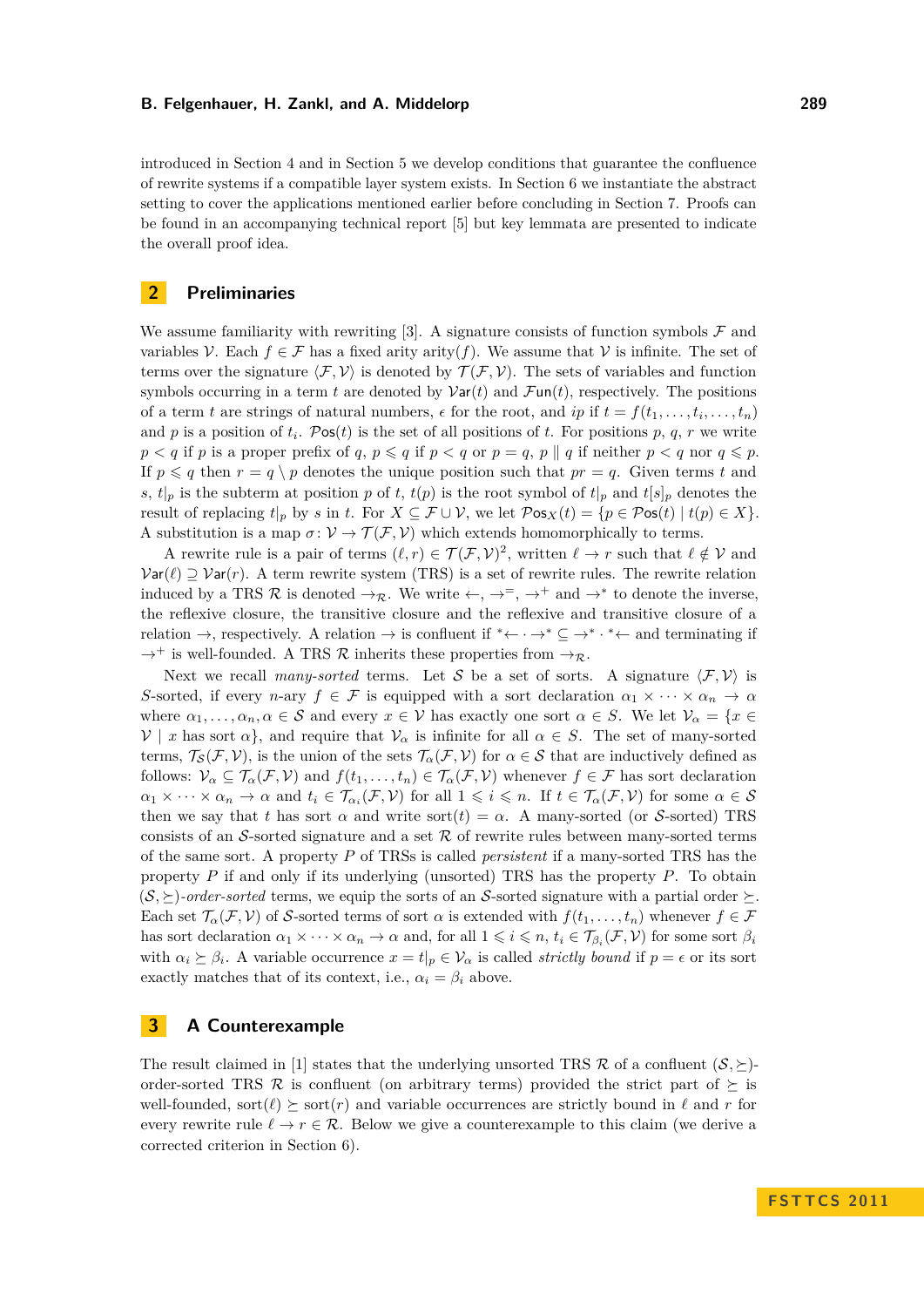**Example 3.1.** Consider the TRS R consisting of  $c(x) \rightarrow x$  and the following rewrite rules:

$$
f(x,y) \to F(x,c(x),y) \qquad f(x,0) \to A \qquad F(x,y,0) \to g(x,y) \qquad F(x,y,y) \to g(x,0)
$$
  

$$
g(x,y) \to G(x,c(x),y) \qquad g(x,0) \to B \qquad G(x,y,0) \to f(x,y) \qquad G(x,y,y) \to f(x,0)
$$

We take  $S = \{0, 1, 2\}$  as sorts with  $1 \succeq 0$  and the signature given by

$$
\mathsf{f}, \mathsf{g}: 0 \times 1 \to 2 \qquad \mathsf{A}, \mathsf{B}: 2 \qquad \mathsf{c}: 0 \to 1 \qquad \mathsf{F}, \mathsf{G}: 0 \times 1 \times 1 \to 2 \qquad \mathsf{O}, y: 1 \qquad x: 0
$$

All rules except for  $c(x) \to x$  are many-sorted and sort-preserving, while sort $(c(x)) = 1 \succeq$  $0 = \text{sort}(x)$  for  $c(x) \rightarrow x$ . Hence R satisfies the aforementioned constraints from [\[1\]](#page-11-8).

The rewrite relation defined by  $R$  is essentially finite: since c does not occur in any left-hand side of any rewrite rule but  $c(x) \rightarrow x$ , we can apply this rule to any term and remove all occurrences of c, without interfering with any other future rewrite steps. The remaining order-sorted terms are flat terms (i.e., of depth 1 or 0), and there are only finitely many of those up to variable renaming. The interesting part of the rewrite relation looks as follows:

A  
\n
$$
f(x, 0) \longleftarrow G(x, x, x) \leftarrow G(x, c(x), x)
$$
  
\n $\downarrow$   
\n $f(x, 0) \longleftarrow f(x, x, 0) \rightarrow F(x, x, 0) \rightarrow g(x, x)$   
\n $f(x, c(x), x) \rightarrow F(x, x, x) \rightarrow g(x, 0)$   
\n $\downarrow$   
\n $f(x, c(x), x) \rightarrow F(x, x, x) \rightarrow g(x, 0)$   
\n $\downarrow$   
\nB

Note that *x* cannot be replaced by O anywhere, since this would make the terms ill-sorted. Hence R is confluent on  $\mathcal{T}_{\mathcal{S}}(\mathcal{F}, \mathcal{V})$ . However, the corresponding unsorted TRS R is not confluent, since  $A \leftarrow f(0,0) \rightarrow^* g(0,0) \rightarrow B$  for normal forms A and B.

# <span id="page-2-0"></span>**4 Layer Systems**

The existing proofs of modularity and its generalizations work by dividing terms into a top context (or native part) and principal subterms (aliens). This process can be characterized by the set of terms that are allowed as top contexts. We call this set a *layer system*. Layers are contexts, which can be represented by terms with holes. We use a fresh constant  $\Box$  to denote such holes. Terms with holes can be merged.

- **▶ Definition 4.1.** The partial function merge  $\sqcup : \mathcal{T}(\mathcal{F} \cup \{\Box\}, \mathcal{V})^2 \rightarrow \mathcal{T}(\mathcal{F} \cup \{\Box\}, \mathcal{V})$  satisfies:
- $\blacksquare$   $\Box$   $\Box$   $t = t \sqcup \Box = t$  for  $t \in \mathcal{T}(\mathcal{F} \cup \{\Box\}, \mathcal{V}),$
- $\blacksquare$  *x*  $\sqcup$  *x* = *x* for *x* ∈  $\mathcal{V}$ ,
- $f(s_1,\ldots,s_n)\sqcup f(t_1,\ldots,t_n)=f(u_1,\ldots,u_n)$  if  $f\in\mathcal{F}$  and  $s_i\sqcup t_i=u_i$  for  $1\leqslant i\leqslant n$ .

**Example 4.2.** We have  $f(h(\Box), \Box) \sqcup f(\Box, g(y)) = f(h(\Box), g(y))$  but  $f(h(\Box), g(x)) \sqcup f(\Box, g(y))$ and  $f(h(\Box), \Box) \sqcup f(g(\Box), \Box)$  are undefined (different non-hole symbols cannot be merged).

- <span id="page-2-1"></span>**▶ Definition 4.3.** A *layer system* is a set of terms  $\mathbb{L} \subseteq \mathcal{T}(\mathcal{F} \cup \{\Box\}, \mathcal{V})$  satisfying:
- **1.**  $\square \in \mathbb{L}, \mathcal{V} \subseteq \mathbb{L}, \text{ and } f(\square, \dots, \square) \in \mathbb{L} \text{ for } f \in \mathcal{F}.$
- **2.** L allows *replacing holes by variables and vice versa:* If  $t[\Box]_p \in \mathbb{L}$  then  $\{x \in \mathcal{V} \mid t[x]_p \in \mathbb{L}\}$ is an infinite set. Furthermore, if  $t[x]_p \in \mathbb{L}$  and  $x \in \mathcal{V}$  then  $t[\Box]_p \in \mathbb{L}$ .
- **3.** L is closed under *merging at function positions in*  $\mathcal{F}$ : If  $s, t \in \mathbb{L}$ ,  $p \in \mathcal{P}$ os $_{\mathcal{F}}(t)$ , and  $u := t|_p \sqcup s$  is defined then  $t[u]_p \in \mathbb{L}$ .
- **4.**  $\mathbb{L}_{\mathcal{T}} := \mathbb{L} \cap \mathcal{T}(\mathcal{F}, \mathcal{V})$  is closed under  $\rightarrow_{\mathcal{R}}$ : If  $s \in \mathbb{L}_{\mathcal{T}}$  and  $s \rightarrow_{\mathcal{R}} t$  then  $t \in \mathbb{L}_{\mathcal{T}}$ .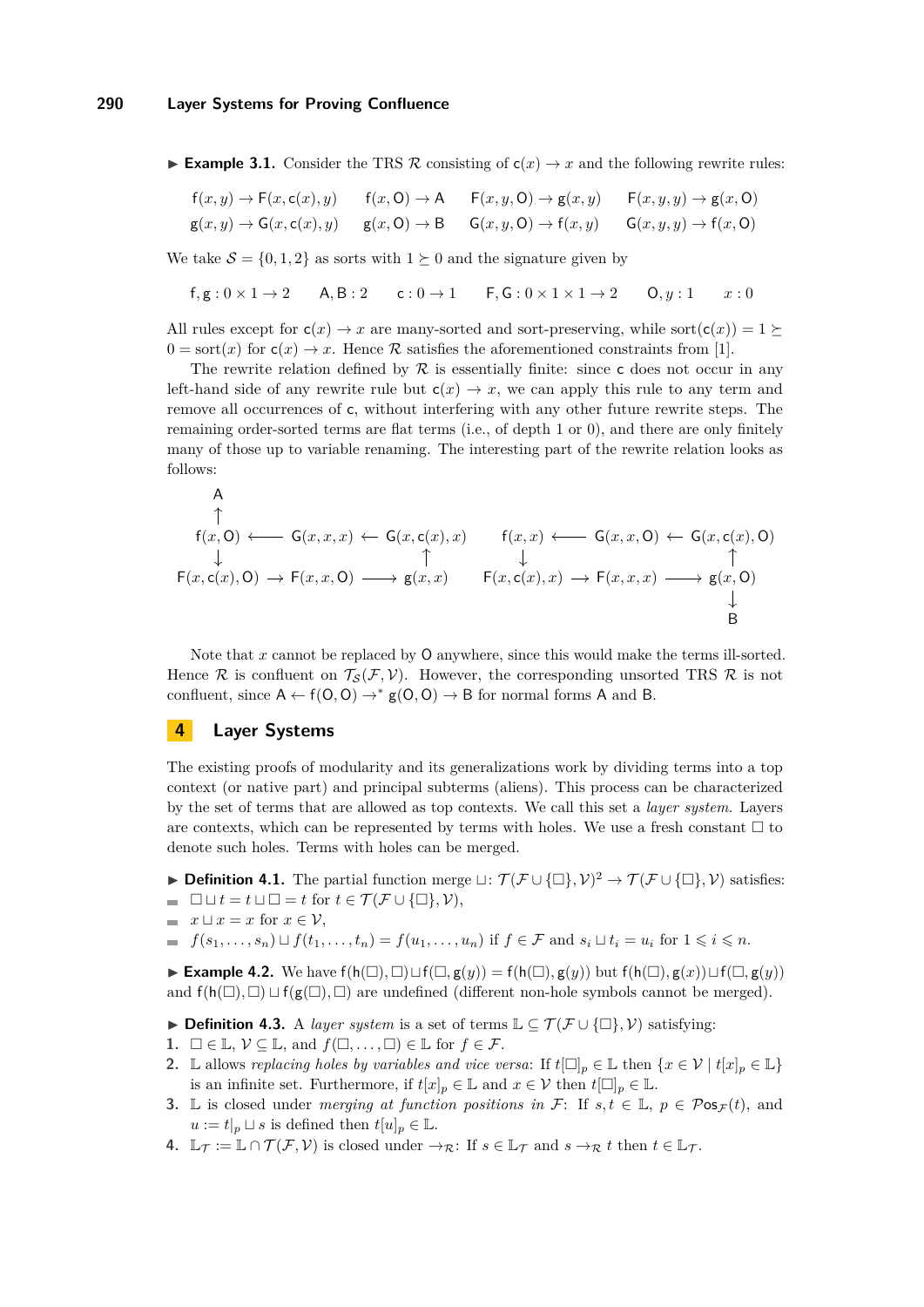Requiring that L is closed under  $\rightarrow_{\mathcal{R}}$  would imply Definition [4.3\(](#page-2-1)4), but the weaker condition helps applications. For example, in the case of order-sorted persistence we do not have to worry about holes at positions with incompatible types, simplifying the proof that order-sorted terms form a layer system under certain conditions on  $R$  (cf. Theorem [6.2\)](#page-8-1).

For pretty much the same reason, we do not require that holes can be replaced by any variable in Definition [4.3\(](#page-2-1)2)—for example, in the order-sorted case, we would otherwise have to treat variables as essentially untyped, complicating that application.

Definition [4.3\(](#page-2-1)3) allows one to merge two layers into a larger one. This is essential to obtain a *least layered representation* (cf. Theorem [5.2\(](#page-5-0)4)) while Definition [4.3\(](#page-2-1)1) ensures that any term can be layered (cf. Lemma  $4.10(1)$ ), by starting a new layer at every symbol.

We fix some layer system  $L$  that we want to use for layering terms. A key element of our proof is that this layering is made explicit using the notion of split terms.

**► Definition 4.4.** A *split term*  $\hat{t}$  is a pair  $\hat{t} = \langle t, P \rangle$  made of a term  $t \in \mathcal{T}(\mathcal{F}, \mathcal{V})$  and a set of so-called *special* positions  $P \subseteq \mathcal{P}$ os $(t)$  of  $\hat{t}$ . We write  $P_i$  for the special positions of  $\hat{t}$ . We call t the *underlying term* of  $\hat{t}$  and often denote it by t. A special position is called *principal* if it is a minimal special position with respect to  $\langle$ . A split term  $\langle t, P \rangle$  is *simple* if  $P = \emptyset$ , *special* if  $\epsilon \in P$  and *normal* if  $\epsilon \notin P$ . The set of split terms is denoted by  $\widehat{\mathcal{T}}(\mathcal{F}, \mathcal{V})$ .

We identify a term *t* with the unique corresponding simple split term  $\langle t, \varnothing \rangle$ .

**Definition 4.5.** We define split counterparts to standard operations on terms.

**subterm**  $\hat{t}|_p := \langle t|_p, \{q \setminus p \mid q \in P_t \text{ with } q \geqslant p \} \rangle$ . Note that if p is special then  $\hat{t}|_p$  is special. **modifying special positions at the root**  $\hat{t}|_p := \langle t, P_{\hat{t}} \setminus \{\epsilon\} \rangle$  and  $\epsilon(\hat{t}) := \langle t, P_{\hat{t}} \cup \{\epsilon\} \rangle$ . We let

*t*<sup>γ</sup><sub>*p*− :=  $(\hat{t}|_p)$ <sub>1</sub>− and we will also use the notation  $\hat{t}|_{p*}$  to denote one of  $\hat{t}|_p$  or  $\hat{t}|_{p-}$ . If *p* is a</sub> principal position of  $\hat{t}$ , then  $\hat{t}|_{p-}$  is a *principal subterm* of  $\hat{t}$ .

**replacing subterms**  $\hat{t}[\hat{s}]_p := \langle t[s]_p, \{q \mid q \in P_t \text{ with } q \ngeq p \} \cup \{pq \mid q \in P_{\hat{s}}\}\rangle$ . For a set of pairwise parallel positions  $Q \subseteq \mathcal{P}$ os(*t*) we also write  $\hat{t}[\hat{s}_q]_{q \in Q}$  for the split term obtained from  $\hat{t}$  by replacing  $t|_q$  by  $\hat{s}_q$  for each  $q \in Q$ .

**substitution** If  $\sigma: \mathcal{V} \to \widehat{\mathcal{T}}(\mathcal{F}, \mathcal{V})$  then  $\sigma(\hat{t}) = \hat{t}[\sigma(t|_p)]_{p \in \mathcal{P} \infty_{\mathcal{V}}(t)}$ .

Next we introduce two natural ways to represent split terms.

**► Definition 4.6.** A *split context* is a split term  $\hat{C} = \langle C, P \rangle \in \hat{\mathcal{T}}(\mathcal{F} \cup \{\Box\}, \mathcal{V})$  such that  $P = \{p \in \mathcal{P} \infty(C) \mid C|_p = \Box\}$ . We define  $\hat{C}$  as the unique split context with underlying term *C*. For a split context  $\hat{C}$  with *n* holes and normal terms  $\hat{t}_i$  we denote by  $\hat{C}[\hat{t}_1, \ldots, \hat{t}_n]$ the split term obtained by replacing the holes in  $\hat{C}$  by  $\hat{t}_1$  to  $\hat{t}_n$  from left to right.

It is easy to see that any split term  $\hat{t}$  can be uniquely represented as  $\hat{t} = \hat{C}[\hat{t}_1, \dots, \hat{t}_n]$ . The corresponding split context is the *top layer* of  $\hat{t}$ .

**Definition 4.7.** Let  $\hat{t}$  be a split term. The *top layer*  $\hat{L}(\hat{t})$  of  $\hat{t}$  is obtained by replacing all its principal subterms by  $\Box$ . It is a split context as all remaining special positions are holes. We write  $L(\hat{t})$  for the corresponding unsplit context. The *rank* of a split term  $\hat{t} = \hat{C}[\hat{t}_1, \dots, \hat{t}_n]$ is defined recursively by rank $(\hat{t}) = 1 + \max\{0, \text{rank}(\hat{t}_i) \mid 1 \leq i \leq n\}.$ 

The rank is useful for inductive proofs since principal subterms have smaller rank than the term itself. Next we use layer systems to restrict how terms can be split.

**► Definition 4.8.** A split term  $\hat{t}$  is *layered according to*  $\mathbb{L}$  or just *layered* if  $L(\hat{t}) \in \mathbb{L}$  and *L*( $\hat{t}$ |<sub>*p*−</sub>) ∈ L for all *p* ∈ *P*<sub>f</sub><sup> $>$ </sup>. The *layers* of  $\hat{t}$  are the unsplit contexts  $L(\hat{t})$  and  $L(\hat{t}|_{p-})$  for *p* ∈ *P*<sub>f</sub><sup> $>$ </sup>. For a layered term  $\hat{s}$ , a layer  $s' \in \mathbb{L}\tau$  and a substitution  $\sigma$  we say that  $\sigma(s')$  *designates*  $\hat{s}$  if  $\sigma(s') = \hat{s}, \sigma(x) \neq x$  implies  $\sigma(x)$  is special, and  $\sigma(x) = x$  for  $x \in \mathcal{V}$ ar(*s*).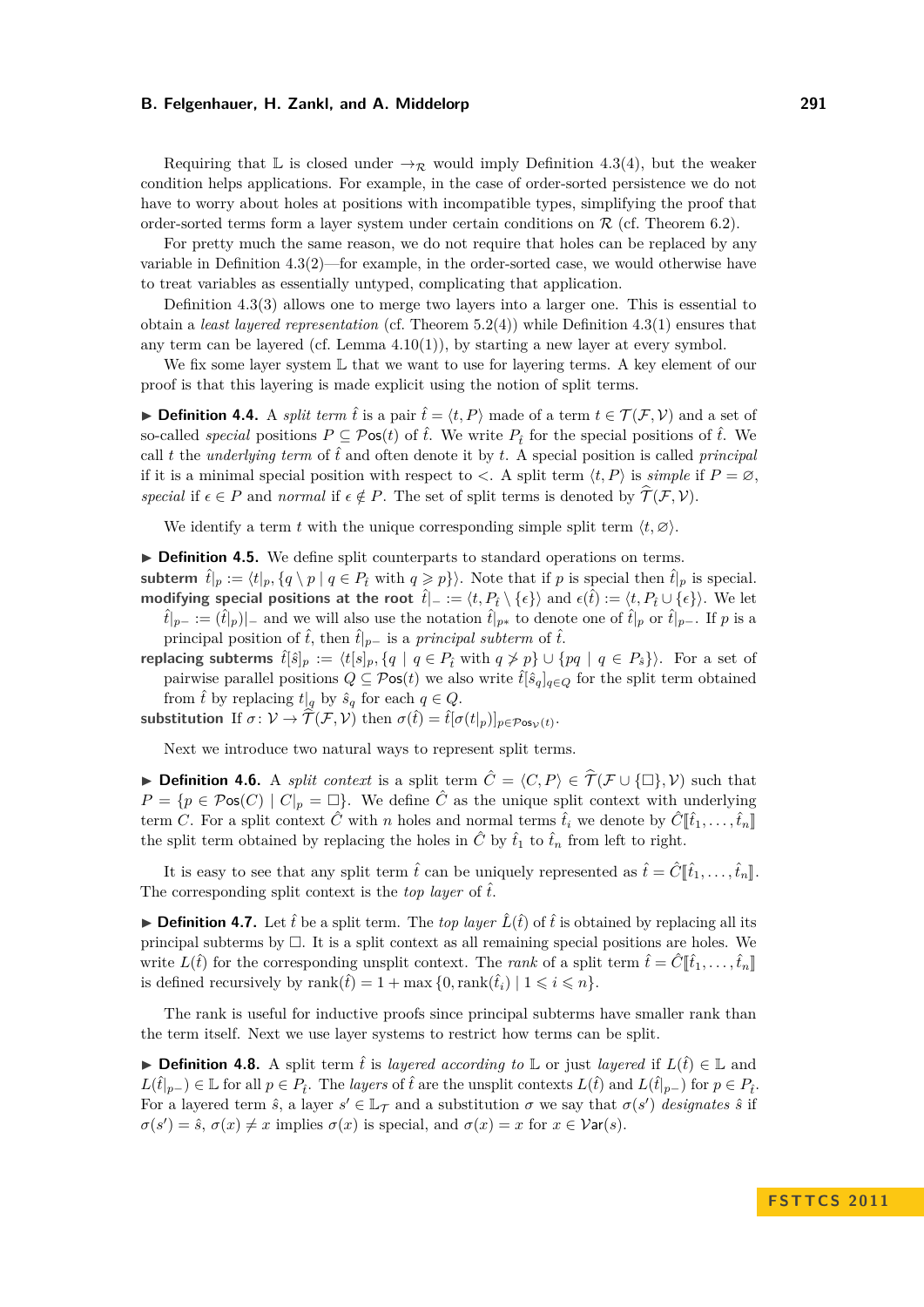<span id="page-4-6"></span><span id="page-4-5"></span><span id="page-4-3"></span><span id="page-4-2"></span>

 $\mathcal{L}_{\mathcal{A}}$ **Figure 1** Some split terms for  $t = f(g(h(b)), h(a))$ .

<span id="page-4-4"></span>Designation is similar to the division of terms into a cap and an alien substitution in [\[6\]](#page-11-2).

**Example 4.9.** Figure [1](#page-4-2) shows some split terms. Layers are colored alternately between (dark) blue and (light) red with the top layer (if non-empty) marked blue. Figure [1](#page-4-2)[\(a\)](#page-4-3) depicts a simple term. The term in Figure  $1(d)$  $1(d)$  is special, the others are normal. In Figure  $1(b)$  $1(b)$  the principal positions are 1 and 21 with  $\langle g(h(b)), \{1\} \rangle$  and  $\langle a, \emptyset \rangle$  as the corresponding principal subterms. The ranks of the terms in Figures  $1(c)$  $1(c)$  and  $1(d)$  $1(d)$  are 4 and 5 and the top layers are  $\langle f(\Box, h(\Box)), \{1, 21\}\rangle$  and  $\langle \Box, \{\epsilon\}\rangle$ , respectively. For suitable L, the term in Figure [1](#page-4-2)[\(b\)](#page-4-5) is designated by  $\sigma(f(x, h(y)))$  with  $\sigma(x) = \langle g(h(b)), \{ \epsilon, 1 \} \rangle$  and  $\sigma(y) = \langle a, \{ \epsilon \} \rangle$ .

<span id="page-4-1"></span>I **Lemma 4.10.** *We state some fundamental properties of layered terms.*

- **1.** For any term *s* the split term  $\langle s, \mathcal{P}os(s) \rangle$  is layered.
- **2.** *If*  $\hat{t}$  *is layered and*  $p \in P_{\hat{t}}$  *then*  $\hat{t}|_{p}$  *and*  $\hat{t}|_{p-}$  *are layered.*
- **3.** *If*  $\hat{t}_1 = \langle t, P_1 \rangle$  *and*  $\hat{t}_2 = \langle t, P_2 \rangle$  *are layered then*  $\langle t, P_1 \cap P_2 \rangle$  *is layered.*

As a consequence of Lemma [4.10,](#page-4-1) every term t has a *least layered representation*  $\hat{t}_L$ , which can be defined as  $\hat{t}_{\mathbb{L}} := \langle t, \bigcap \{ P \mid \langle t, P \rangle \text{ is layered according to } \mathbb{L} \} \rangle.$ 

**Example 4.11.** Consider the {0, 1}-sorted signature with  $f : 0 \times 1 \rightarrow 0$ ,  $g : 0 \rightarrow 1$ ,  $h : 1 \rightarrow 1$ , a : 0, b : 1, and let  $\mathbb{L} := \mathcal{T}_{\mathcal{S}}(\mathcal{F} \cup \{\Box\}, \mathcal{V})$  where holes can appear anywhere in terms, both with sort 0 and [1](#page-4-2). The term in Figure 1[\(a\)](#page-4-3) is not layered according to  $\mathbb{L}$ , the others are. Figure [1](#page-4-2)[\(b\)](#page-4-5) depicts  $\hat{t}_L$ , i.e., a new layer starts if and only if a subterm does not match the sort of the context.

<span id="page-4-8"></span>**► Lemma 4.12.** *Any layered term*  $\hat{s}$  *is designated by some*  $\sigma(s')$  *with*  $s' = L(\hat{s})[\vec{x}] \in \mathbb{L}$ *,*  $x_i \in \mathcal{V}$ .

Designations will be used to simulate so-called *outer* rewrite steps (cf. Definition [5.1\)](#page-4-7) by rewrite steps inside  $\mathbb{L}_{\mathcal{T}}$ . Lemma [4.12](#page-4-8) is a first step towards this goal.

# <span id="page-4-0"></span>**5 Layer Systems for Confluence**

In this section we first turn to rewriting split terms and then impose conditions on layer systems such that a TRS  $\mathcal R$  is confluent if it is confluent on  $\mathbb L_{\mathcal T}$ . The overall idea is to start with rewrite sequences on terms, turn them to rewrite sequences on layered terms, which enjoy confluence, and map the resulting joining sequences back to (unsplit) terms.

<span id="page-4-7"></span>**▶ Definition 5.1.** Let  $\hat{s}$  and  $\hat{t}$  be split terms. A *rule step*  $\hat{s} \rightarrow_{p,\ell \rightarrow r} \hat{t}$  satisfies  $\ell \rightarrow r \in \mathcal{R}$ ,  $\hat{s}|_{p-} = \sigma(\ell)$  and  $\hat{t} = \hat{s}[\sigma(r)]_p$  for some substitution  $\sigma$ . We also write  $\hat{s} \to_R \hat{t}$ . A rule step  $\hat{s} \rightarrow_{p,\ell \to r} \hat{t}$  is *inner*,  $\hat{s} \rightarrow_i \hat{t}$ , if  $p \geq q$  for some  $q \in P_{\hat{s}}$ , and *outer*,  $\hat{s} \rightarrow_o \hat{t}$ , otherwise. A *fusion step*  $\hat{s} \rightarrow \hat{t}$  satisfies  $s = t$  and  $P_{\hat{s}} \supseteq P_{\hat{t}}$ . It is *proper*,  $\hat{s} \stackrel{\neq}{\leftrightarrow} \hat{t}$ , if  $P_{\hat{s}} \supseteq P_{\hat{t}}$ . The union of  $\rightarrow_R$  and  $\rightsquigarrow$  is denoted by  $\rightsquigarrow_{\mathcal{R}}$ .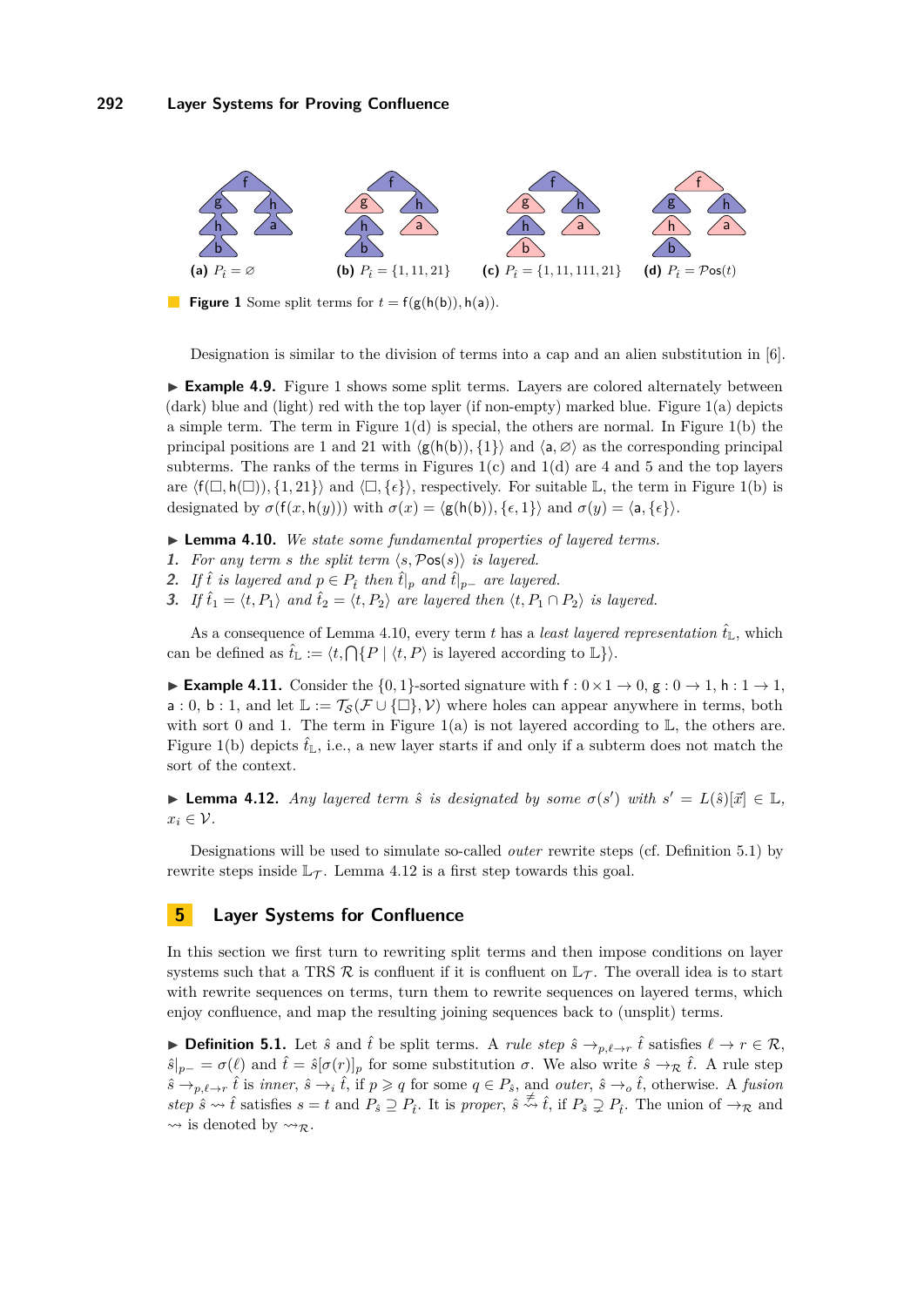Rule steps correspond to normal rewrite steps. Since  $\ell$  and  $r$  are (simple) terms, matching is constrained to a single layer of a term, and the result of the rewrite step will only modify that layer and possibly permute, erase or duplicate special subterms below the layer.

Fusion steps, on the other hand, allow adjacent layers to be merged into a single one. Note that even when starting from a least layered representation,  $\hat{s}_{\mathbb{L}} \to_R \hat{t}$  may result in a term  $\hat{t}$ that allows a proper fusion step. In the classical modularity setting this may happen after applying a collapsing rule. In many previous proofs from the literature, fusion was implicit. By making fusion explicit, we can capture the phenomena that destroy modularity more precisely, and, perhaps more importantly, we can delay fusion in joining rewrite sequences until we can comfortably deal with it.

- <span id="page-5-0"></span>I **Lemma 5.2.** *Rewriting on split terms has the following properties.*
- **1.** If  $\hat{s} \rightsquigarrow_{\mathcal{R}} \hat{t}$  then  $\sigma(\hat{s}) \rightsquigarrow_{\mathcal{R}} \sigma(\hat{t})$  for any (split) substitution  $\sigma$ .
- **2.** If  $\hat{s} \rightarrow o \hat{t}$  then every principal subterm of  $\hat{t}$  is a principal subterm of  $\hat{s}$ .
- **3.** If  $\hat{s} \rightarrow \pi \hat{t}$  then rank( $\hat{s}$ )  $\geq$  rank( $\hat{t}$ ).
- **4.** If  $\hat{t}$  is layered then  $\hat{t} \rightsquigarrow \hat{t}_{\mathbb{L}}$ .

We extend fusion steps to substitutions:  $\sigma \rightsquigarrow \tau$  if  $\sigma(x) \rightsquigarrow \tau(x)$  for all  $x \in V$ .

**Lemma 5.3.** Let  $\hat{s}$  and  $\hat{t}$  be split terms. If  $\hat{s} \rightsquigarrow \hat{s}'$  then  $\hat{t}[\hat{s}]_p \rightsquigarrow \hat{t}[\hat{s}']_p$  for any  $p \in \mathcal{P}$ os(t). *For split substitutions*  $\sigma$  *and*  $\sigma'$ , *if*  $\sigma \leadsto \sigma'$  *then*  $\sigma(\hat{t}) \leadsto \sigma'(\hat{t})$ *.* 

We impose suitable additional constraints on the layer system L to prove that if  $\rightarrow_R$  is confluent on  $\mathbb{L}_{\mathcal{T}}$  then  $\rightarrow_{\mathcal{R}}$  is confluent. The converse is trivial, cf. Definition [4.3\(](#page-2-1)4).

<span id="page-5-1"></span>**▶ Definition 5.4.** A layer system  $\mathbb{L}$  is *weakly consistent* with a TRS R if for all  $\ell \to r \in \mathbb{R}$ : 1.  $\ell \in \mathbb{L}$ ,

**2.**  $t[t]_{pq'}]_{pq} \in \mathbb{L}$  whenever  $t \in \mathbb{L}$ ,  $\ell|_q = \ell|_{q'} \in \mathcal{V}$  and  $t|_p$  can be obtained from  $\ell$  by replacing variables by terms—where different instances of the same variable may be replaced by different terms. (For left-linear TRSs this means that  $\ell$  matches  $t|_p$ .)

Definition [5.4\(](#page-5-1)2) always holds for left-linear systems, but both conditions are essential for general systems. The next example shows how Definition  $5.4(1,2)$  may fail for non-confluent systems.

**► Example 5.5.** Consider the non-confluent  $\mathcal{R} = \{f(f(x)) \to a, f(f(x)) \to b\}$ . Then  $\mathbb{L} =$  $V \cup \{\Box, \mathsf{a}, \mathsf{b}, \mathsf{f}(\Box)\} \cup \{\mathsf{f}(x) \mid x \in V\}$  is a layer system such that  $\rightarrow_{\mathcal{R}}$  is confluent on  $\mathbb{L}_{\mathcal{T}}$ . We have  $f(f(x)) \notin \mathbb{L}$ , so it violates Definition [5.4\(](#page-5-1)1).

Next consider  $\mathcal{R} = \{f(x, x) \to a, f(a, x) \to b\}$  with  $\mathbb{L} = \{f(x, y), f(a, x), x, a, b \mid x, y \in$  $V \cup \{\Box\}$ . This is a layer system satisfying Definition [5.4\(](#page-5-1)1) and  $\rightarrow_{\mathcal{R}}$  is confluent on  $\mathbb{L}_{\mathcal{T}}$ . However, since  $t = \ell' = f(a, x)$  can be obtained from  $\ell = f(x, x)$  by replacing the first *x* by a, by Definition [5.4\(](#page-5-1)2), we should have  $t[\ell']_1|_2 = f(a, a) \in \mathbb{L}$ .

As a final example, consider  $\mathcal{R} = \{f(x, x, y) \to g(x, y), f(x, y, z) \to a\}$ , and  $\mathbb{L} = \{f(x, y, z) \mid \mathbb{L}\}$  $x \in V_1 \cup \{\Box\}, y \in V_2 \cup \{\Box\}, z \in V \cup \{a, \Box\} \} \cup \{a, x, g(x, y) \mid x, y \in V \cup \{\Box\}\},\$  where  $V_1, V_2 \subseteq V$ are disjoint and infinite. Again,  $\rightarrow_{\mathcal{R}}$  is confluent on  $\mathbb{L}_{\mathcal{T}}$  but not on  $\mathcal{T}(\mathcal{F}, \mathcal{V})$ . In this case,  $s = f(a, a, a)$  has  $\hat{s}_\mathbb{L} = \langle s, \{1, 2\}\rangle$  and  $\hat{s}_\mathbb{L} \to_R \hat{t} = \langle g(a, a), \{1\}\rangle$ , but  $\hat{t}$  is not layered. In this case, L violates Definition [5.4\(](#page-5-1)2); taking  $t = f(x_1, x_2, a) \in \mathbb{L}$  and  $\ell = f(x, x, y)$  implies  $t[t]_1]_2 = f(x_1, x_1, a) \in \mathbb{L}$ , i.e.,  $x_1 \in \mathcal{V}_1 \cap \mathcal{V}_2 = \emptyset$ .

In the remainder of this section we assume that  $\mathbb L$  is a layer system.

<span id="page-5-2"></span>► **Lemma 5.6.** *Let*  $\mathbb{L}$  *be weakly consistent with*  $\mathcal{R}$ *. If*  $\hat{s} \rightarrow_{p,\ell \rightarrow r} \hat{t}$  *is an outer rule step then we can designate*  $\hat{s}$  *by*  $\sigma(s')$  *so as to find*  $t' \in \mathbb{L}$  $\tau$  *such that*  $s' \to_{p,\ell \to r} t'$  *and*  $\hat{t} = \sigma(t')$ *.*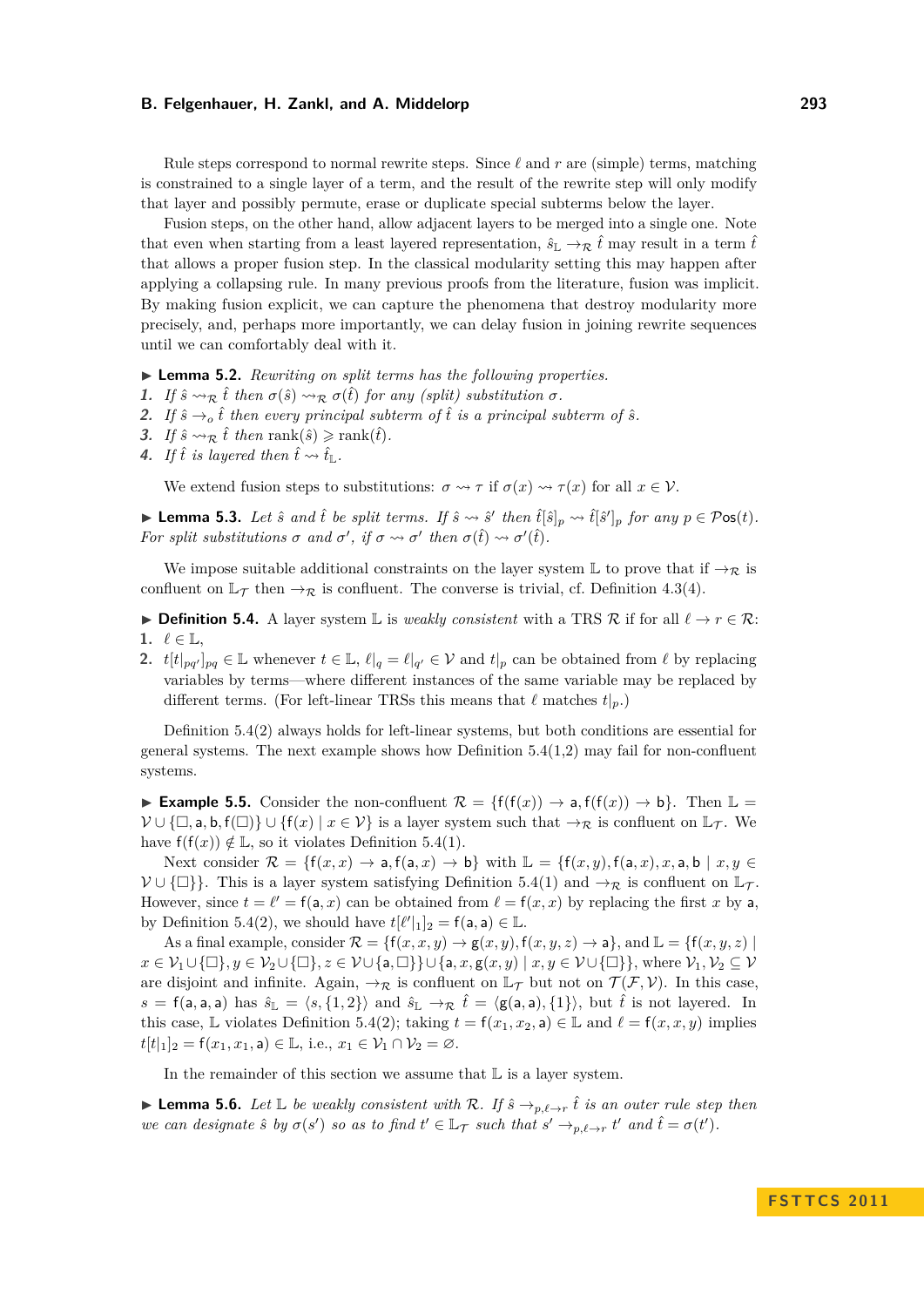### **294 Layer Systems for Proving Confluence**

Lemma [5.6](#page-5-2) extends Lemma [4.12](#page-4-8) to cover outer rewrite steps. It is a key ingredient for Lemma [5.7,](#page-6-0) which shows that we can map arbitrary rewrite steps on terms to layered terms.

- <span id="page-6-0"></span> $\blacktriangleright$  **Lemma 5.7.** *Let*  $\mathbb{L}$  *be weakly consistent with*  $\mathcal{R}$ *.*
- **1.** If  $\hat{s}$  is layered and  $\hat{s} \rightarrow_R \hat{t}$  then  $\hat{t}$  is layered.
- **2.** If  $s \rightarrow_{p,\ell \to r} t$  then  $\hat{s}_{\mathbb{L}} \rightarrow_{p,\ell \to r} \cdot \hat{t}_{\mathbb{L}}$ .

In order to prove the key Lemma [5.10,](#page-6-1) we introduce the relation  $\overset{\infty}{\rightarrow}_i^*$ . Note that because  $\alpha$  and  $\rightarrow_i^*$  are both reflexive and transitive, so is  $\stackrel{\alpha}{\rightarrow_i^*}$ .

▶ Definition 5.8. Let  $\vec{t} = (t_i)_{i \in I}$  and  $\vec{u} = (u_i)_{i \in I}$  be vectors. We write  $\vec{t} \propto \vec{u}$  if  $t_i = t_j$ implies  $u_i = u_j$  for all  $i, j \in I$ . If  $\hat{s} = \hat{C}[\![\vec{s}]\!], \hat{s} \to_i^* \hat{t}$  (hence  $\hat{t} = \hat{C}[\![\vec{t}]\!]$  for a suitable  $\vec{t}$ ) and  $\vec{s} \propto \vec{t}$ , we write  $\hat{s} \stackrel{\propto}{\rightarrow}^*_{i} \hat{t}$ .

<span id="page-6-2"></span>**I Lemma 5.9.** *If*  $\rightarrow \mathbb{R}$  *is confluent on layered terms of rank less than n then for layered terms of rank at most n (1)*  ${}_{i}^{*} \leftarrow \cdots \rightarrow {}_{i}^{*} \subseteq \frac{\alpha}{i} {}_{i}^{*} {}_{i}^{*} \frac{\infty}{i}$ , and (2)  ${}_{o}^{*} \leftarrow \cdots \frac{\alpha}{i} {}_{i}^{*} \subseteq \frac{\alpha}{i} {}_{i}^{*} {}_{o}^{*} \leftarrow$ .

<span id="page-6-1"></span>**► Lemma 5.10.** Let  $\mathbb{L}$  be weakly consistent with R. If  $\rightarrow_{\mathcal{R}}$  is confluent on  $\mathbb{L}_{\mathcal{T}}$  and  $\rightarrow_{o}$  is *confluent on layered terms then*  $\rightarrow$ <sub> $\mathcal{R}$ </sub> *is confluent on layered terms.* 

Lemma [5.10](#page-6-1) is proved by induction on the rank using Lemma [5.9.](#page-6-2) It is used to conclude confluence of  $\rightarrow_{\mathcal{R}}$  for both our main results, Theorems [5.13](#page-6-3) and [5.27,](#page-8-2) which we develop in Sections [5.1](#page-6-4) and [5.2](#page-6-5) below.

## <span id="page-6-4"></span>**5.1 Left-Linear Systems**

In this section we deal with a left-linear TRS  $\mathcal R$  and a layer system  $\mathbb L$  weakly consistent with R. We want to show that R is confluent if R is confluent on  $\mathbb{L}_{\mathcal{T}}$ .

<span id="page-6-6"></span>**► Lemma 5.11.** *If*  $\rightarrow \mathbb{R}$  *is confluent on*  $\mathbb{L}_{\mathcal{T}}$  *then*  $\rightarrow$ *o is confluent on layered terms.* 

Consequently,  $\rightarrow_{\mathcal{R}}$  is confluent on layered terms by Lemma [5.10.](#page-6-1) The next lemma deals with the interaction of rewriting and fusion steps.

<span id="page-6-7"></span>**Lemma 5.12.** On layered terms  $\leftrightarrow \cdot \rightarrow \cdot \subseteq \rightarrow \cdot \leftrightarrow \cdot$  and  $\leftrightarrow \cdot \rightarrow^*_{\mathcal{R}} \subseteq \rightarrow^*_{\mathcal{R}} \cdot \leftrightarrow \cdot$ .

Combining Lemmata [5.7](#page-6-0) (to map rewrite sequences to layered terms), [5.10,](#page-6-1) [5.11](#page-6-6) and [5.12](#page-6-7) (for confluence of rewriting layered terms), we obtain our main result for left-linear TRSs.

<span id="page-6-3"></span> $\blacktriangleright$  **Theorem 5.13.** Let R be a left-linear TRS and  $\mathbb{L}$  a layer system that is weakly consistent *with*  $\mathcal{R}$ *. If*  $\mathcal{R}$  *is confluent on*  $\mathbb{L}_{\mathcal{T}}$  *then*  $\mathcal{R}$  *is confluent.* 

The above result also holds for non-duplicating TRSs, but the proof is considerably more involved. It can be found in our technical report [\[5\]](#page-11-13).

#### <span id="page-6-5"></span>**5.2 General Systems**

In this section we consider the case of general TRSs that may be non-left-linear. When this happens, we can conclude confluence of  $\mathcal R$  if  $\mathbb L$  is *consistent* with  $\mathcal R$ .

<span id="page-6-8"></span> $\triangleright$  **Definition 5.14.** A layer system L is called *consistent* with a TRS  $\mathcal{R}$  if it is weakly consistent with  $R$  and conditions 3 and 4 hold.

**3.** Let  $s, t \in \mathbb{L} \setminus (\mathcal{V} \cup \{\Box\})$  with  $s \to_{p,\ell \to r} t$  and  $q \in \mathcal{P} \infty(\ell)$ ,  $q' \in \mathcal{P} \infty(\ell)$  such that  $\ell|_q = r|_{q'}$ . Furthermore let  $t' \in \mathbb{L}$  be obtained from *t* by replacing some holes by terms from  $\mathcal{T}(\mathcal{F} \cup \{\Box\}, \mathcal{V})$ . Then  $s[t'|_{pq'}]_{pq} \in \mathbb{L}$ .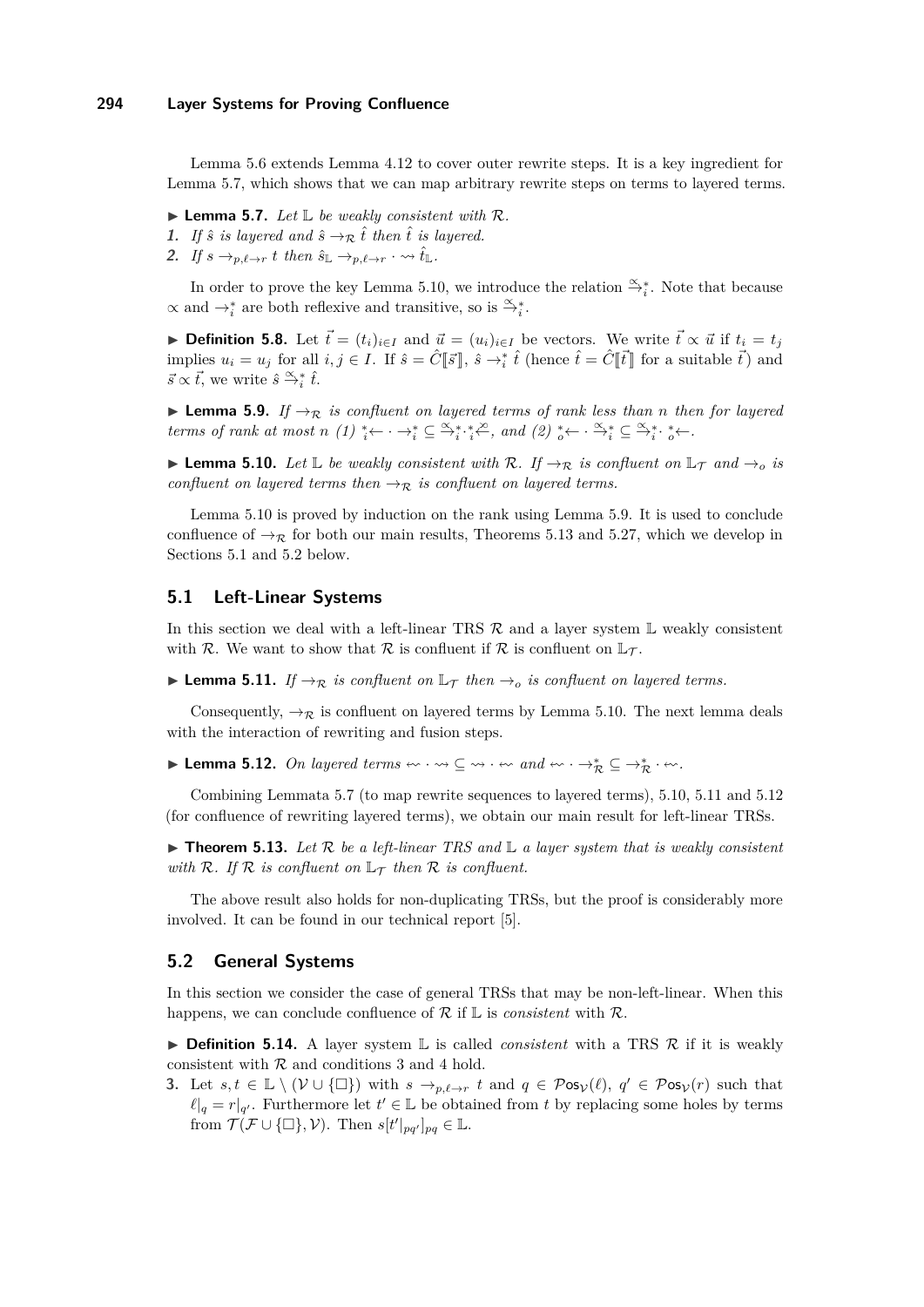**4.** Let  $s, t \in \mathbb{L}$  with  $s \to_{p,\ell \to r} t$  and  $q \parallel p$ . If  $t|_q \in \mathcal{V} \cup \{\Box\}$  and  $t[t']_q \in \mathbb{L}$  then  $s[t']_q \in \mathbb{L}$ .

Let us examine the effect of conditions 3 and 4 of Definition [5.14.](#page-6-8) In order to deal with non-left-linear systems we have to restrict layer systems further. One key step in our proof (and the original proof in [\[9\]](#page-11-9)) is the construction of witnesses. It is interesting to see how this fails in the counterexample from Section [3,](#page-1-0) if we define layers to be order-sorted terms, which results in a weakly consistent layer system:



Here we have a fusion step that is enabled by a rewrite step above the layer being fused. This phenomenon, *fusion from above*, defeats any attempt to build a witness in a bottom up fashion as the proof does.

The additional constraints for consistency prevent fusion from above. They demand that any subterm that can be fused with a layer *after* a rewrite step inside that layer could already have been fused *before* the rewrite step.

► **Example 5.15.** In the counterexample from Section [3,](#page-1-0) if we let L be the set of order-sorted terms closed under replacing variables by holes, we have  $\mathbb{L} \ni s = F(\Box, c(\Box), O) \rightarrow_{2} c(x) \rightarrow x$  $F(\Box, \Box, 0) = t \in \mathbb{L}$  and  $t' = F(\Box, 0, 0) \in \mathbb{L}$ . With  $q = 1, q' = \epsilon$  we conclude from Definition [5.14\(](#page-6-8)3) that  $s[t']_2|_{21} = F(\Box, c(O), O) \in \mathbb{L}$ . Since this term is not order-sorted, we see that L is not consistent with the given TRS.

As the example shows, condition 3 of Definition [5.14](#page-6-8) needs careful consideration when the TRS R has collapsing rules: If  $s \rightarrow_{p,\ell \to r} t$ , then the subterm  $s|_{pq}$  replaces  $s|_p$  completely in the reduct. That is, any subterm *u* that can occur in place of the left-hand side of the rule application,  $\sigma(\ell) = s|_p$  (meaning that  $s[u]_p \in \mathbb{L}$ ) must also be allowed at  $s|_{pq}$ , i.e.,  $s[u]_{pq} \in \mathbb{L}$ . From now on we assume that  $\mathbb L$  is consistent with  $\mathcal R$ .

▶ **Lemma 5.16.** For layered terms  $\hat{s}$  and  $\hat{t}$ , if  $\hat{s} \to_o \hat{t}$  then  $\hat{s}_\mathbb{L} \to_o \hat{t}_\mathbb{L}$  or both  $\hat{s}_\mathbb{L} \to_o \epsilon(\hat{t}_\mathbb{L})$  and  $rank(\hat{\mathbf{s}}_{\mathbb{L}}) > rank(\hat{t}_{\mathbb{L}})$ .

<span id="page-7-0"></span>**Lemma 5.17.** *If*  $\rightarrow_R$  *is confluent on*  $\mathbb{L}_{\mathcal{T}}$  *then*  $\rightarrow_o$  *is confluent on layered terms.* 

Lemma [5.17](#page-7-0) enables us to use Lemma [5.10](#page-6-1) again, but we still have to deal with fusion steps. The remainder of this section is based on the *simplified proof* by Klop et al. [\[9\]](#page-11-9).

**Definition 5.18.** A term  $\hat{t}$  is called *inner preserved* if  $\hat{u}|_{-} = \hat{u}'|_{-}$  whenever  $\hat{t} \to_{\mathcal{R}}^* \hat{u} \leadsto \hat{u}'$ . The term  $\hat{t}$  is *preserved* if  $\hat{u} = \hat{u}'$  under the same condition.

Note that the principal subterms of an inner preserved term are inner preserved as well. On inner preserved terms, fusion steps can only affect the root special position, so do not interact with rewrite steps in any essential way. Hence from Lemmata [5.17](#page-7-0) and [5.10](#page-6-1) we have:

<span id="page-7-1"></span>**Lemma 5.19.** *The relation*  $\Leftrightarrow_{\mathcal{R}}$  *is confluent on inner preserved terms.* 

**Definition 5.20.** A proper fusion step  $\hat{a} \stackrel{\neq}{\leadsto} \hat{b}$  is *inner*, denoted by  $\hat{a} \rightarrow_{\mathcal{D}} \hat{b}$ , if  $\min(P_{\hat{a}})$  $\min(P_{\hat{b}})$ , i.e., only non-principal positions are removed. Let  $\rightarrow_{i,\supseteq} \alpha \rightarrow_i \cup \rightarrow_{\supseteq}$ . We define  $\hat{s} \stackrel{\infty}{\rightarrow}_{i,\bar{z}}^* \hat{t}$  if  $\hat{C}[\vec{s}] = \hat{s} \rightarrow_{i,\bar{z}}^* \hat{t} = \hat{C}[\vec{t}]]$  (the top context is not affected by  $\rightarrow_{i,\bar{z}}$ ) and  $\vec{s} \propto \vec{t}$ .

The relation  $\mathfrak{S}_{i,\supseteq}^*$  is different from  $\mathfrak{S}_{i}^*$  introduced earlier in that it includes inner fusion steps. The overall intention is the same:  $\frac{\alpha_{*}}{\alpha_{*}}$  only affects principal subterms of a term and rewrites equal principal subterms in the same way.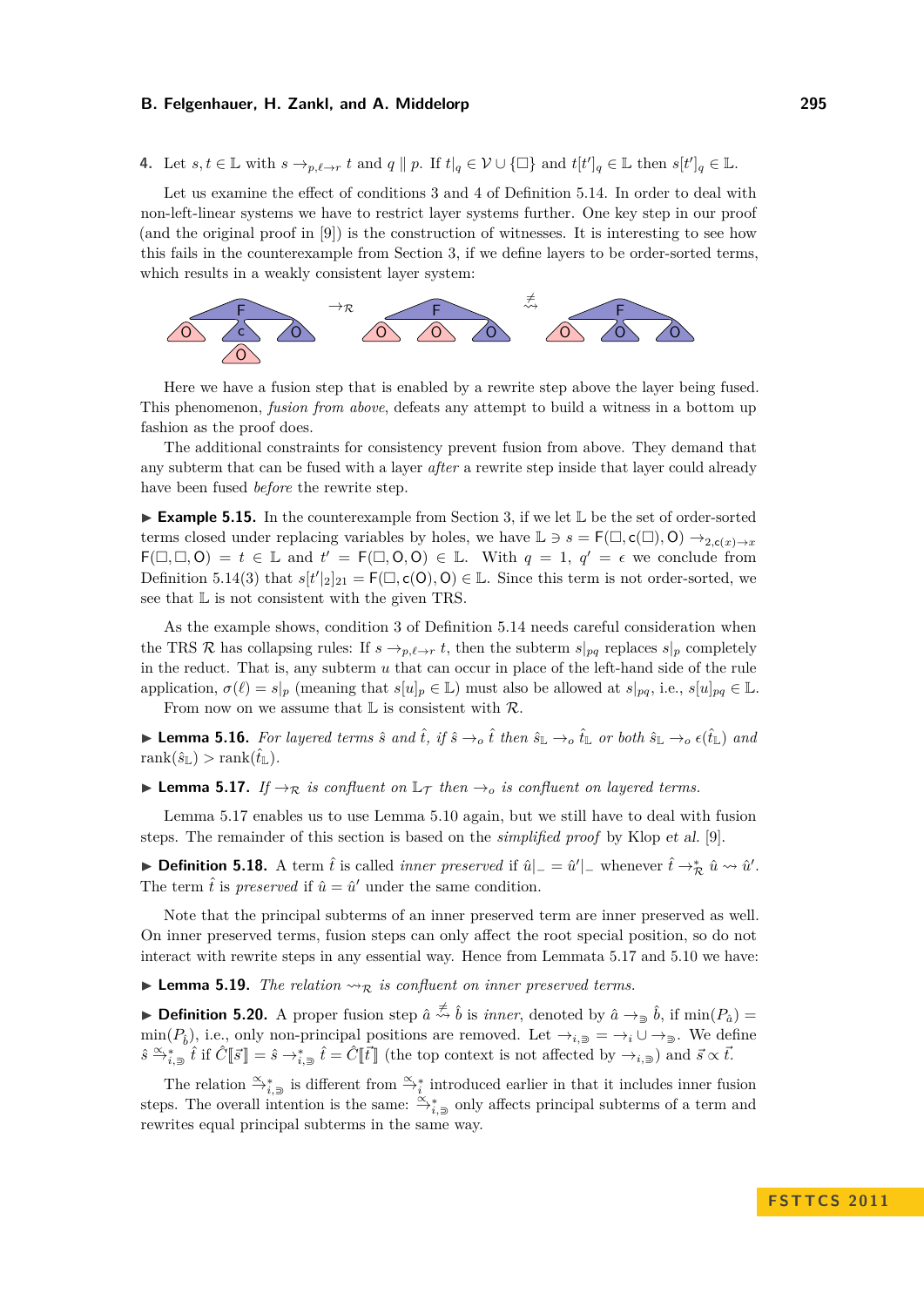**I Lemma 5.21.** Let the relation  $\sim_{\mathcal{R}}$  be confluent on terms of rank less than *n*. If  $\hat{s}$  has *rank n and*  $\hat{t} \in \mathbb{R}^*$ ,  $\hat{s} \to \mathbb{R}^*$ ,  $\hat{u}$  *then*  $\hat{t} \to \mathbb{R}^*$ ,  $\Rightarrow$   $\mathbb{R}^*$ ,  $\hat{c} \in \mathbb{R}^*$ ,  $\hat{c} \in \mathbb{R}^*$ 

**► Definition 5.22.** A *witness* of a term  $\hat{s}$  is an inner preserved term  $\hat{t}$  such that  $\hat{s} \rightsquigarrow_i^* \hat{t}$ , where  $\leadsto_i = \leadsto \cup \rightarrow_i$ .

We can apply Lemma [5.19](#page-7-1) to witnesses. Lemma [5.24](#page-8-3) states that witnesses always do exist. An important step in its proof is Lemma [5.23,](#page-8-4) which allows us to replace principal subterms of a term by preserved reducts.

<span id="page-8-4"></span> $\triangleright$  **Lemma 5.23.** For every inner preserved term  $\hat{t}$  there exists a preserved term  $\hat{u}$  with  $\hat{t} \rightsquigarrow_{\mathcal{R}}^* \hat{u}.$ 

<span id="page-8-3"></span>**I Lemma 5.24.** If  $\sim_{\mathcal{R}}$  is confluent on terms of rank less than *n* then every term  $\hat{t}$  with rank $(\hat{t}) \leq n$  *has a witness i.* 

<span id="page-8-5"></span>▶ **Lemma 5.25.** *Let*  $\sim$ <sub>*R*</sub></sub> *be confluent on terms*  $\hat{t}$  *with* rank( $\hat{t}$ )  $\lt$  *n*. *If*  $\hat{s} \sim$ <sub>*R*</sub>  $\hat{t}$  *and* rank( $\hat{s}$ ) = *n then*  $\dot{s} \rightsquigarrow_{\mathcal{R}}^* \cdot \underset{\mathcal{R}}{\ast} \rightsquigarrow \dot{t}$ .

Therefore we can construct witnesses for all terms in a conversion between two layered terms by Lemma [5.24,](#page-8-3) then join consecutive witnesses using Lemma [5.25,](#page-8-5) and finally use Lemma [5.19](#page-7-1) to join the witnesses of the outermost terms, proving Lemma [5.26.](#page-8-6)

<span id="page-8-6"></span>**Lemma 5.26.** *The relation*  $\rightsquigarrow_{\mathcal{R}}$  *is confluent if*  $\mathcal{R}$  *is confluent on*  $\mathbb{L}_{\mathcal{T}}$ *.* 

Since by Lemma [5.7](#page-6-0) we can map rewrite sequences to layered terms, Lemma [5.26](#page-8-6) implies our main result for arbitrary TRSs.

<span id="page-8-2"></span> $\triangleright$  **Theorem 5.27.** Let R be a TRS and L a layer system that is consistent with R. If R is *confluent on*  $\mathbb{L}_{\mathcal{T}}$  *then*  $\mathcal{R}$  *is confluent.* 

# <span id="page-8-0"></span>**6 Applications**

In this section we present three applications of layer systems.

**Layer-Preservation:** Let  $\mathcal{T}_X(\mathcal{F}, \mathcal{V})$  denote the set of terms with root symbol from X. Let  $\mathcal{C} := \mathcal{F}_1 \cap \mathcal{F}_2, \mathcal{D}_1 := \mathcal{F}_1 \setminus \mathcal{F}_2$  and  $\mathcal{D}_2 := \mathcal{F}_2 \setminus \mathcal{F}_1$ .

**Findmer Fig. 1** (Ohlebusch [\[11\]](#page-11-5)). Let  $\mathcal{R}_1$  and  $\mathcal{R}_2$  be TRSs such that  $\mathcal{R}_1$  ⊆  $\mathcal{T}(\mathcal{C},\mathcal{V})^2$  $\mathcal{T}_{\mathcal{D}_1}(\mathcal{F}_1, \mathcal{V})^2$ ,  $\mathcal{R}_2 \subseteq \mathcal{T}(\mathcal{C}, \mathcal{V})^2 \cup \mathcal{T}_{\mathcal{D}_2}(\mathcal{F}_2, \mathcal{V})^2$  and  $\mathcal{R}_1 \cap \mathcal{T}(\mathcal{C}, \mathcal{V})^2 = \mathcal{R}_2 \cap \mathcal{T}(\mathcal{C}, \mathcal{V})^2$ . The union  $\mathcal{R}_1 \cup \mathcal{R}_2$  *is confluent if and only if*  $\mathcal{R}_1$  *and*  $\mathcal{R}_2$  *are confluent.* 

**Proof Sketch.** Let  $\mathbb{L} := \mathcal{T}(\mathcal{C} \cup \{\Box\}, \mathcal{V}) \cup \mathcal{T}_{\mathcal{D}_1}(\mathcal{F}_1 \cup \{\Box\}, \mathcal{V}) \cup \mathcal{T}_{\mathcal{D}_2}(\mathcal{F}_2 \cup \{\Box\}, \mathcal{V})$ . It is straightforward (but somewhat tedious) to verify that with the given constraints, this is a layer system that is consistent with  $\mathcal{R}_1 \cup \mathcal{R}_2$ . Confluence follows by Theorem [5.27.](#page-8-2)

**Order-Sorted Persistence:** Note that many-sorted persistence [\[1\]](#page-11-8) arises as a special case of Theorem [6.2](#page-8-1) by making sorts mutually incomparable, which in turn entails Toyama's classical modularity result [\[13\]](#page-11-0). The conditions are easy to implement, as outlined in [\[15\]](#page-11-15).

<span id="page-8-1"></span>**Findment 5.2.** Let R be an  $(S, \geq)$ -order-sorted TRS. Assume the following conditions:

**1.** R is compatible with S, i.e., for  $\ell \to r \in \mathbb{R}$  the terms  $\ell$  and  $r$  are order-sorted with *variable occurrences strictly bound in*  $\ell$  *and* sort $(\ell) \succeq$  sort $(r)$ *.*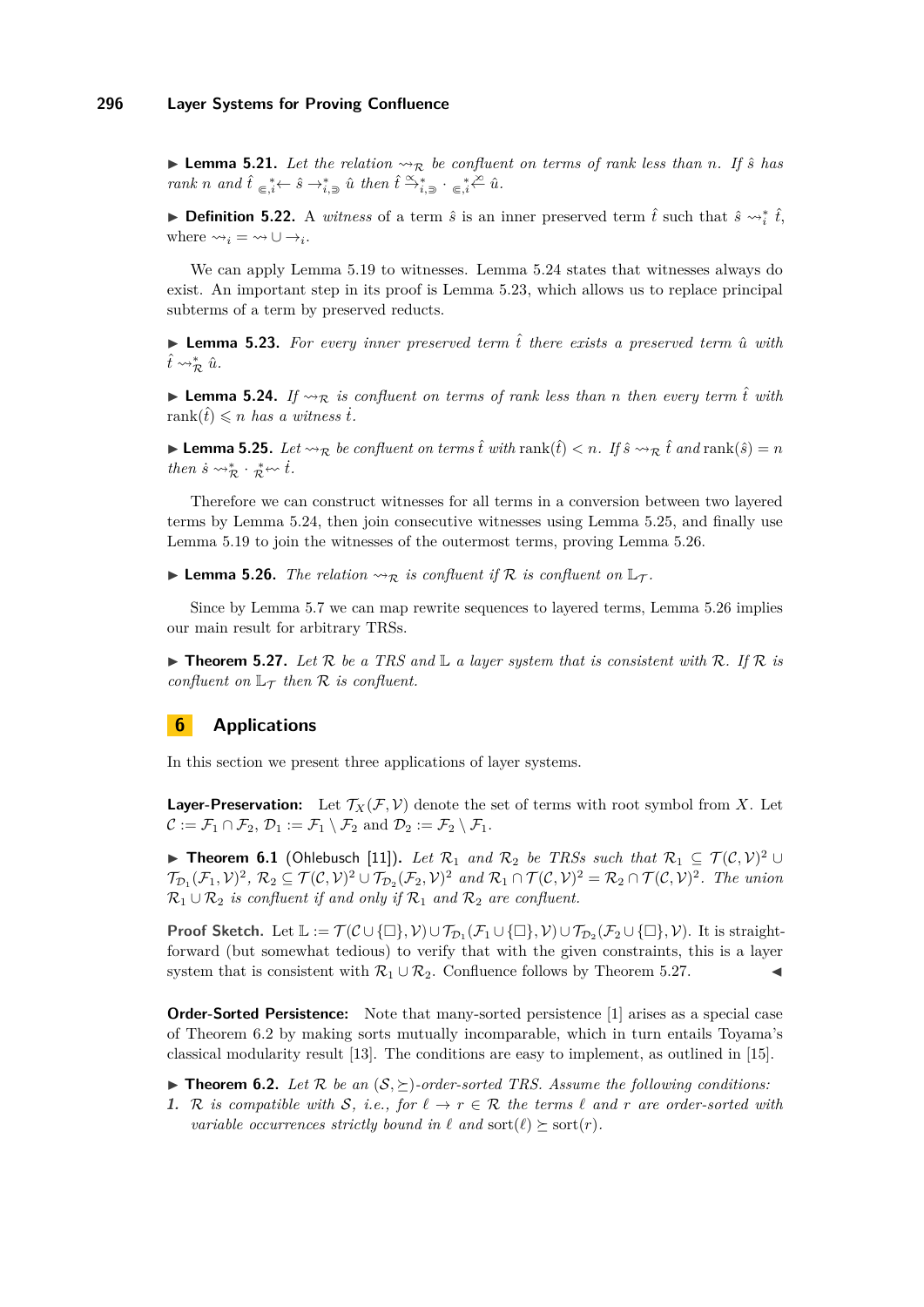**2.** If R is non-left-linear then for  $\ell \to r \in \mathbb{R}$ , variable occurrences in r are strictly bound as *well. Furthermore, for collapsing rules*  $(r \in V)$  *the sort of r must be maximal. If* R *is confluent on order-sorted terms then* R *is confluent on all terms.*

**Proof Sketch.** The proof idea is to use  $\mathbb{L} = \mathcal{T}_{\mathcal{S}}(\mathcal{F}, \mathcal{V})$  as a layer system, after closing it under replacing variables by holes. Conditions (1) and (2) of Theorem [6.2](#page-8-1) ensure weak consistency and consistency of  $\mathbb L$  with  $\mathcal R$ , respectively. Condition (1) also makes  $\mathbb L$  closed under (unsorted) rewriting, by only allowing variables x to be assigned terms t having sort $(t) \preceq$  sort $(x)$  when matching rules. Theorems [5.13](#page-6-3) and [5.27](#page-8-2) conclude the proof.

Actually, condition (2) in the above theorem can be weakened to non-left-linear and duplicating TRSs, see [\[5\]](#page-11-13).

There are a couple of notable differences between Theorem [6.2](#page-8-1) and [\[1,](#page-11-8) Theorem 4.12]. First, the maximality constraint on the sorts of collapsing rules in the general case is new, and indeed rules out the counterexample from Section [3.](#page-1-0) Second, we have weaker constraints on left-linear systems. Finally, we do not require the order on sorts to be well-founded. (This is needed in [\[1\]](#page-11-8) because every step that weakens the sort of a special subterm is treated as destructive, while in our approach only actual fusion steps must be considered.)

Theorem [6.2](#page-8-1) is strictly stronger than many-sorted persistence, as the next example shows.

**Example 6.3** (adapted from [\[1\]](#page-11-8)). Consider the TRS  $\mathcal{R}$  consisting of the rewrite rules

$$
1: f(x, A) \to G(x) \qquad 2: f(x, f(x, B)) \to B \qquad 3: G(C) \to C \qquad 4: F(x) \to F(G(x))
$$

and the sorts  $S = \{0, 1, 2\}$  with  $1 \succeq 0$  and the signature given by A, B : 1, C : 0, F : 0  $\rightarrow$  2.  $G: 0 \to 0$ ,  $f: 0 \times 1 \to 1$  and  $x: 0$ . It is straightforward to check that the requirements of Theorem [6.2](#page-8-1) are fulfilled. In the order-sorted TRS, only rules (1), (2) and (3) can be applied to terms of sort 1 and their derivatives, rules (3) and (4) can be applied to terms derived from terms of sort 2 and only rule (3) can be applied to terms of sort 0. Hence, since  $\mathcal{R}_1 = \{(1), (2), (3)\}$  (which is terminating and has no critical pairs),  $\mathcal{R}_2 = \{(3), (4)\}$ (which is orthogonal), and  $\mathcal{R}_3 = \{3\}$  (orthogonal) are confluent,  $\mathcal R$  is confluent. No such decomposition can be obtained with many-sorted persistence. Consider a *most general* signature making all rules many-sorted: A, B, C, x : 0, F :  $0 \rightarrow 1$ , G :  $0 \rightarrow 0$ , and f :  $0 \times 0 \rightarrow 0$ . Since terms of sort 1 can have subterms of sort 0, no decomposition is possible.

The weaker conditions in Theorem [6.2](#page-8-1) for left-linear TRSs are beneficial.

**Example 6.4.** Consider the TRS  $\mathcal{R}$  consisting of the rewrite rules

$$
c(x) \to x \qquad f(A) \to f(f(c(0))) \qquad g(B) \to g(g(c(0)))
$$

the sorts  $S = \{0, 1, 2\}$  with  $1, 2 \succeq 0$  and the signature given by  $0, x : 0, c : 0 \to 0$ . A : 1, f : 1  $\rightarrow$  1, B : 2 and g : 2  $\rightarrow$  2. This satisfies the conditions of Theorem [6.2](#page-8-1) for left-linear systems, and we can decompose the system into the component induced by sort 1:  $\{c(x) \rightarrow x, f(A) \rightarrow f(f(c(0)))\}$  and sort 2:  $\{c(x) \rightarrow x, g(B) \rightarrow g(g(c(0)))\}$ . If we add the restrictions for non-left-linear systems, the collapsing rule  $c(x) \rightarrow x$  enforces c :  $\alpha \to \alpha$  for a maximal sort  $\alpha$ . Hence also the argument of f and g has sort  $\alpha$ , and  $\alpha \succeq \text{sort}(A)$ *,* sort( $f(x)$ *)*, sort( $g(x)$ *)*, sort(0). So the component induced by  $\alpha$  contains all rules.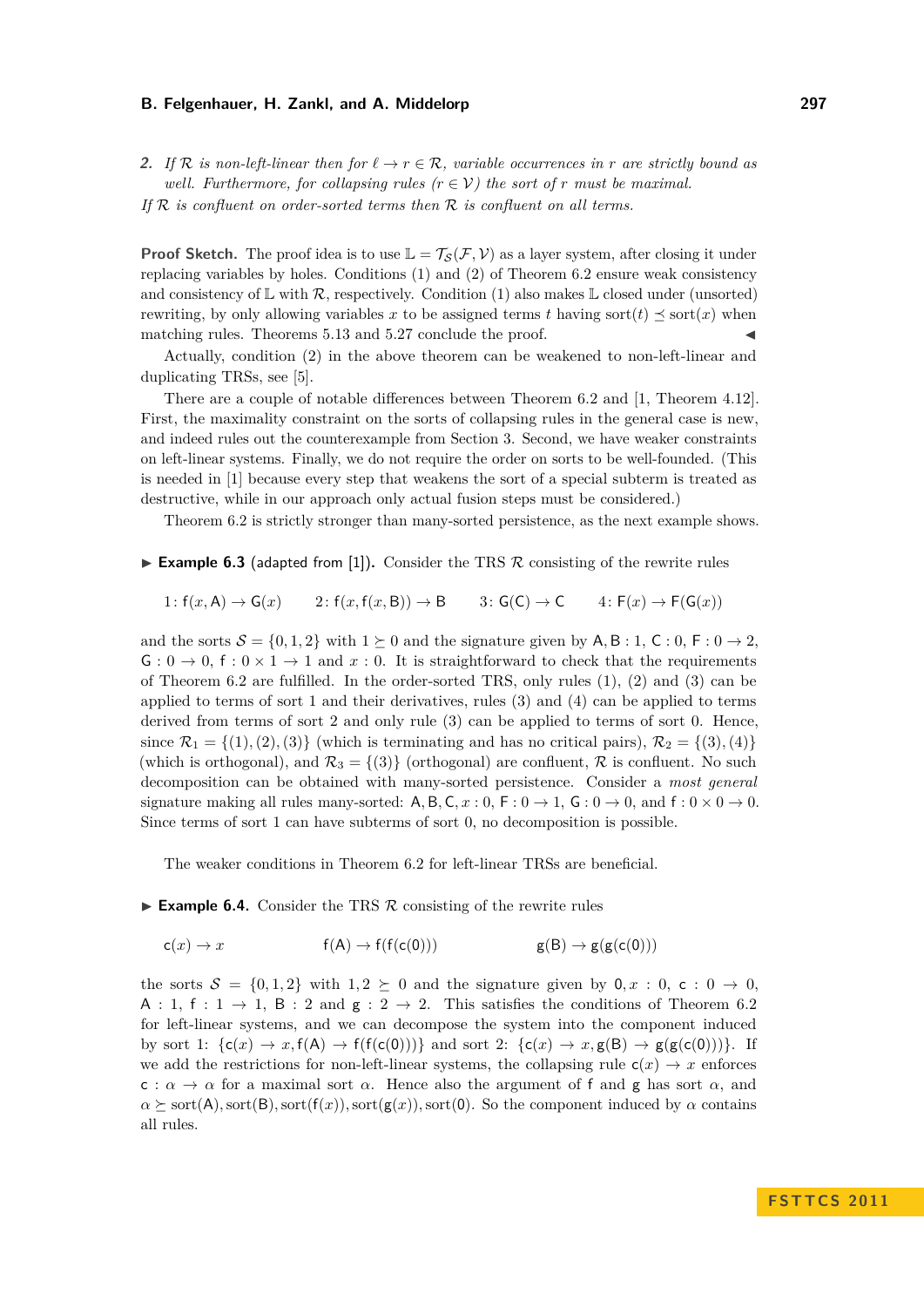## **298 Layer Systems for Proving Confluence**

**Currying:** Currying is a transformation of TRSs that introduces partial applications. It is useful in the construction of polynomial-time procedures for deciding properties of TRSs as, for example, in [\[4\]](#page-11-16). Kahrs [\[7\]](#page-11-10) proved that confluence is preserved by this transformation.

**Definition 6.5.** Let R be a TRS over a signature  $\langle \mathcal{F}, \mathcal{V} \rangle$ . Let  $\mathcal{F}' = \mathcal{F} \cup \{Ap\}$  where Ap is a binary function symbol and all function symbols in  $\mathcal F$  become constants. The *curried version* of R operates on  $\mathcal{T}(\mathcal{F}', \mathcal{V})$  and is defined as  $Cu(\mathcal{R}) = \{Cu(\ell) \to Cu(r) \mid$  $\ell \to r \in \mathcal{R}$ . Here  $\mathsf{Cu}(t) = t$  if *t* is a variable or a constant and  $\mathsf{Cu}(f(t_1, \ldots, t_n)) =$  $Ap(\cdots Ap(f, Cu(t_1))\cdots, Cu(t_n))$  (with *n* occurrences of Ap). Let  $\mathcal{F}'' = \mathcal{F}' \cup \{f_i \mid f \in \mathcal{F}, 0 \leq \mathcal{F} \}$  $i <$  arity( $f$ )}, where  $f_i$  has arity *i*. The *partial parametrization*  $PP(\mathcal{R})$  of  $\mathcal{R}$  is defined as the union of  $R$  and  $U$ , where  $U$  consists of all *uncurrying* rules:

 $\text{Ap}(f_i(x_1, \ldots, x_i), x_{i+1}) \rightarrow f_{i+1}(x_1, \ldots, x_{i+1})$ 

for all  $f \in \mathcal{F}$  and  $0 \leq i < \text{arity}(f)$ , with the convention that  $f_n = f$  if  $n = \text{arity}(f)$ .

Note that  $\rightarrow_{\mathcal{U}}$  is terminating and confluent (because U is orthogonal). Partial paramet-rization is closely related to currying: by [\[7,](#page-11-10) Proposition 3.1] and [\[8,](#page-11-11) Theorem 2.2],  $PP(\mathcal{R})$  is confluent if and only if  $Cu(R)$  is confluent.

 $\triangleright$  **Theorem 6.6.** *If*  $\mathcal{R}$  *is confluent then*  $\mathsf{PP}(\mathcal{R})$  *is confluent.* 

**Proof Sketch.** Consider the term  $t = Ap(\cdots Ap(f_i(t_1,\ldots,t_i),t_{i+1})\cdots,t_m)$  where  $f \in \mathcal{F}$ , which is a curried function application of  $f$  with  $m$  arguments. Let  $t'_{i}$  be the  $\rightarrow_{\mathcal{U}}$  normal form of  $t_i$  and  $n = \text{arity}(f)$ . If  $m < n$ , the  $\rightarrow_{\mathcal{U}}$  normal form of  $t$  will be  $f_m(t'_1, \ldots, t'_m)$ , and we call the function application *partial*. Otherwise,  $m \geq n$ , and the  $\rightarrow_{\mathcal{U}}$  normal form of t is  $Ap(\cdots Ap(f(t'_1,\ldots,t'_n),t'_{n+1})\cdots,t'_m)$ . We call  $Ap(\cdots Ap(f_i(t_1,\ldots,t_i),t_{i+1})\cdots,t_n)$  a *saturated* function application, and  $t_{n+1}$  to  $t_m$  *extra* arguments of *f*. We define  $\mathbb{L} = \mathbb{L}_1 \cup \mathbb{L}_2 \cup \mathbb{L}_3$ where

 $\mathbb{L}_1 = \{t \mid t \to_{\mathcal{U}}^* u \text{ with } u \in \mathcal{T}(\mathcal{F} \cup \{\Box\}, \mathcal{V})\},\$  $\mathbb{L}_2 = \{t \mid t \to_{\mathcal{U}}^* f_n(x_1, \ldots, x_n), f \in \mathcal{F}, x_i \in \mathcal{V} \cup \{\Box\}, n < \text{arity}(f)\},\$  $\blacksquare$  L<sub>3</sub> = {Ap(x<sub>1</sub>, x<sub>2</sub>) | x<sub>i</sub>  $\in \mathcal{V} \cup \{\Box\}$  }.

The idea is to start a new layer for any partial function application  $(L_2)$ , any Ap that binds extra arguments and thus remains in the  $\rightarrow_{\mathcal{U}}$  normal form of  $t$  (L<sub>3</sub>), and for each extra argument, but not for any saturated function applications that appear as arguments of other saturated function applications  $(\mathbb{L}_1)$ . It can be shown that  $\mathbb L$  is indeed a layer system that is consistent with  $\mathcal{R}$ .

# <span id="page-10-0"></span>**7 Conclusion**

In this paper we have presented an abstract layer framework that covers several known results about the modularity and persistence of confluence. The framework enabled us to correct the result claimed in [\[1\]](#page-11-8) on order-sorted persistence, and, by weaker conditions for left-linear systems, to increase its applicability. We also showed how Kahrs' confluence result for curried systems is obtained as an instance of our layer framework. Furthermore, we have incorporated a decomposition technique due to Theorem [6.2](#page-8-1) into CSI [\[15\]](#page-11-15), our confluence prover.

As future work, we plan to investigate how to apply layer systems to other properties of TRSs, like termination or having unique normal forms. Since the applications in this paper use regular languages for the layer system L, we also plan to investigate how the consistency conditions translate into restrictions on tree automata. Another interesting